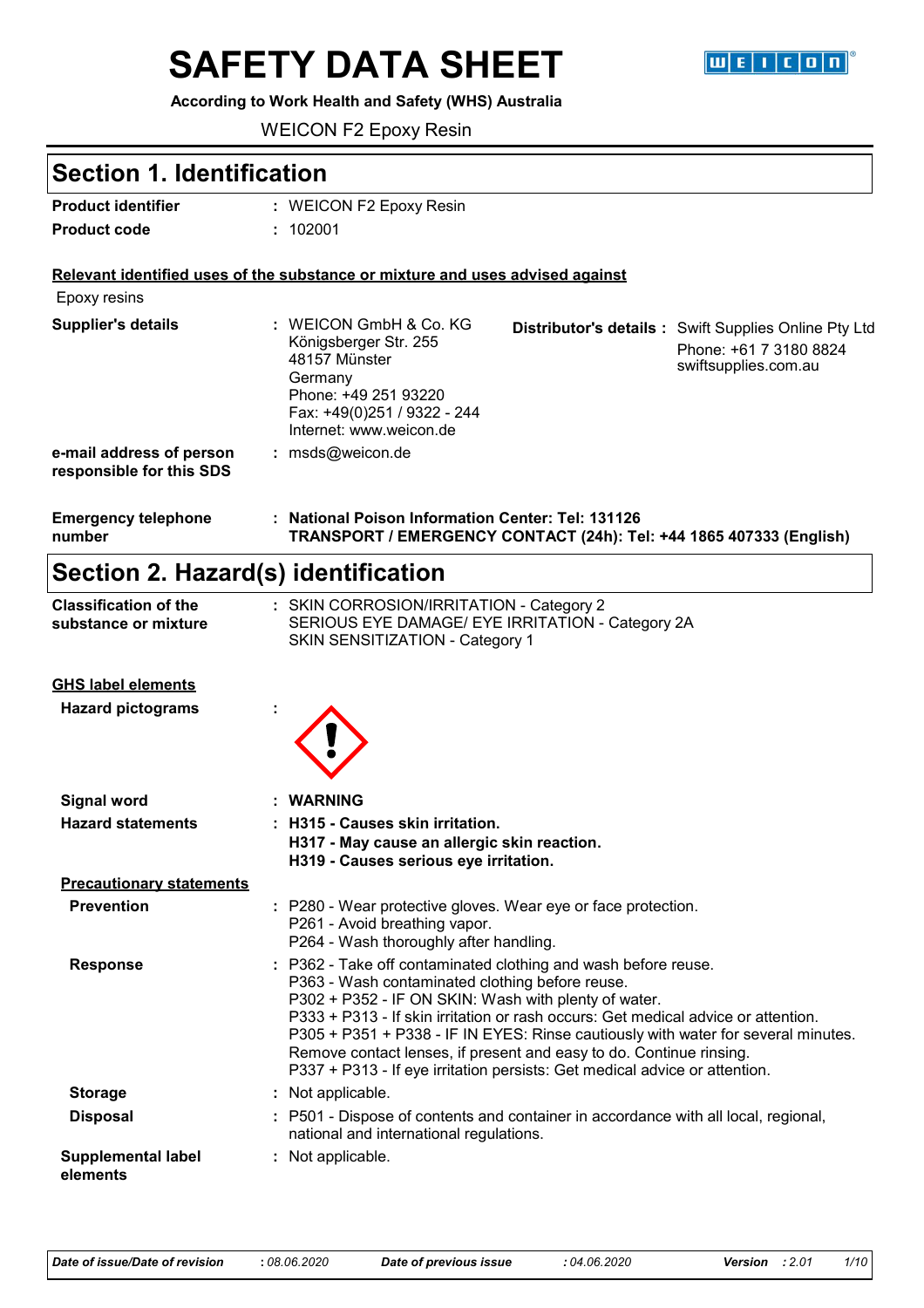### **Section 2. Hazard(s) identification**

**Other hazards which do not :** None known. **result in classification**

### **Section 3. Composition and ingredient information**

**Substance/mixture :**

Mixture

| Ingredient name                         | $%$ (w/w)   | <b>CAS number</b> | <b>Classification</b>                                                                                                                                                                                      |
|-----------------------------------------|-------------|-------------------|------------------------------------------------------------------------------------------------------------------------------------------------------------------------------------------------------------|
| bis-[4-(2,3-epoxipropoxi)phenyl]propane | $≥30 - ≤60$ | 1675-54-3         | <b>FLAMMABLE LIQUIDS -</b><br>Category 4<br><b>SKIN CORROSION</b><br><b>IRRITATION - Category 2</b><br>SERIOUS EYE DAMAGE/<br><b>EYE IRRITATION - Category</b><br>2A<br>SKIN SENSITIZATION -<br>Category 1 |
| bis(isopropyl)naphthalene               | ≤10         | 38640-62-9        | ASPIRATION HAZARD -<br>Category 1                                                                                                                                                                          |

**There are no ingredients present which, within the current knowledge of the supplier and in the concentrations applicable, are classified as hazardous to health or the environment and hence require reporting in this section.**

**Occupational exposure limits, if available, are listed in Section 8.**

### **Section 4. First aid measures**

### **Description of necessary first aid measures**

| Eye contact         | Immediately flush eyes with plenty of water, occasionally lifting the upper and lower                                                                                                                                                                                                                                                                                                                                                                                                                                                                                                                                                                                                                                                                                                                                      |
|---------------------|----------------------------------------------------------------------------------------------------------------------------------------------------------------------------------------------------------------------------------------------------------------------------------------------------------------------------------------------------------------------------------------------------------------------------------------------------------------------------------------------------------------------------------------------------------------------------------------------------------------------------------------------------------------------------------------------------------------------------------------------------------------------------------------------------------------------------|
|                     | eyelids. Check for and remove any contact lenses. Continue to rinse for at least 10<br>minutes. Get medical attention.                                                                                                                                                                                                                                                                                                                                                                                                                                                                                                                                                                                                                                                                                                     |
| <b>Inhalation</b>   | Remove victim to fresh air and keep at rest in a position comfortable for breathing.<br>If not breathing, if breathing is irregular or if respiratory arrest occurs, provide<br>artificial respiration or oxygen by trained personnel. It may be dangerous to the<br>person providing aid to give mouth-to-mouth resuscitation. Get medical attention if<br>adverse health effects persist or are severe. If unconscious, place in recovery<br>position and get medical attention immediately. Maintain an open airway. Loosen<br>tight clothing such as a collar, tie, belt or waistband.                                                                                                                                                                                                                                 |
| <b>Skin contact</b> | Wash with plenty of soap and water. Remove contaminated clothing and shoes.<br>Wash contaminated clothing thoroughly with water before removing it, or wear<br>gloves. Continue to rinse for at least 10 minutes. Get medical attention. In the<br>event of any complaints or symptoms, avoid further exposure. Wash clothing<br>before reuse. Clean shoes thoroughly before reuse.                                                                                                                                                                                                                                                                                                                                                                                                                                        |
| Ingestion           | Wash out mouth with water. Remove dentures if any. Remove victim to fresh air<br>and keep at rest in a position comfortable for breathing. If material has been<br>swallowed and the exposed person is conscious, give small quantities of water to<br>drink. Stop if the exposed person feels sick as vomiting may be dangerous. Do not<br>induce vomiting unless directed to do so by medical personnel. If vomiting occurs,<br>the head should be kept low so that vomit does not enter the lungs. Get medical<br>attention if adverse health effects persist or are severe. Never give anything by<br>mouth to an unconscious person. If unconscious, place in recovery position and get<br>medical attention immediately. Maintain an open airway. Loosen tight clothing such<br>as a collar, tie, belt or waistband. |

#### **Most important symptoms/effects, acute and delayed**

| <b>Potential acute health effects</b> |              |                                                                |              |                   |      |
|---------------------------------------|--------------|----------------------------------------------------------------|--------------|-------------------|------|
| Eye contact                           |              | : Causes serious eye irritation.                               |              |                   |      |
| <b>Inhalation</b>                     |              | : No known significant effects or critical hazards.            |              |                   |      |
| <b>Skin contact</b>                   |              | : Causes skin irritation. May cause an allergic skin reaction. |              |                   |      |
| Date of issue/Date of revision        | : 08.06.2020 | Date of previous issue                                         | : 04.06.2020 | : 2.01<br>Version | 2/10 |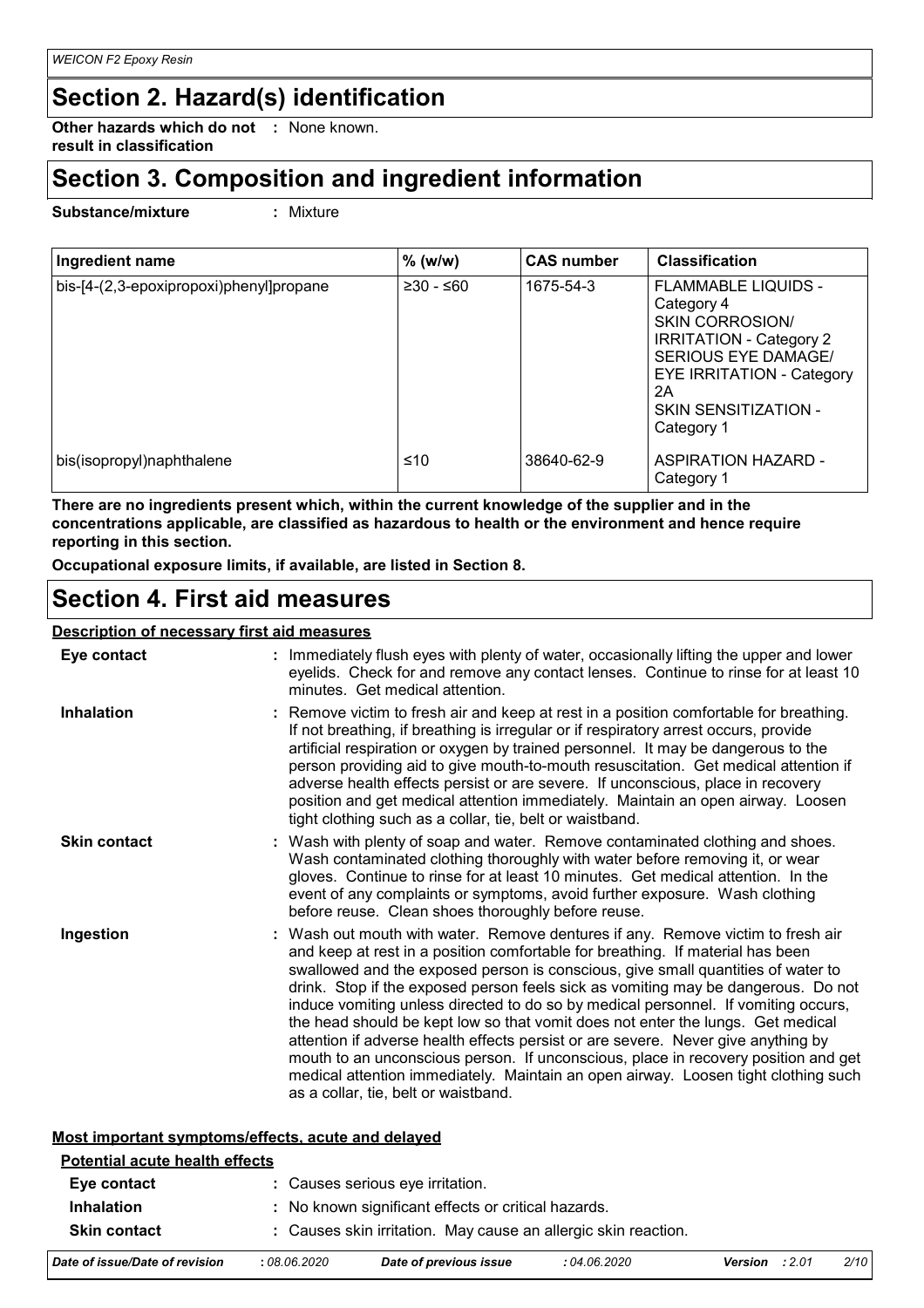## **Section 4. First aid measures**

| Ingestion                         | : No known significant effects or critical hazards.                                                                                                                                                                                                                      |
|-----------------------------------|--------------------------------------------------------------------------------------------------------------------------------------------------------------------------------------------------------------------------------------------------------------------------|
| Over-exposure signs/symptoms      |                                                                                                                                                                                                                                                                          |
| Eye contact                       | : Adverse symptoms may include the following:<br>pain or irritation<br>watering<br>redness                                                                                                                                                                               |
| <b>Inhalation</b>                 | : No specific data.                                                                                                                                                                                                                                                      |
| <b>Skin contact</b>               | : Adverse symptoms may include the following:<br>irritation<br>redness                                                                                                                                                                                                   |
| Ingestion                         | : No specific data.<br><u>Indication of immediate medical attention and special treatment needed, if necessary</u>                                                                                                                                                       |
|                                   |                                                                                                                                                                                                                                                                          |
| Notes to physician                | : Treat symptomatically. Contact poison treatment specialist immediately if large<br>quantities have been ingested or inhaled.                                                                                                                                           |
| <b>Specific treatments</b>        | : No specific treatment.                                                                                                                                                                                                                                                 |
| <b>Protection of first-aiders</b> | : No action shall be taken involving any personal risk or without suitable training. It<br>may be dangerous to the person providing aid to give mouth-to-mouth resuscitation.<br>Wash contaminated clothing thoroughly with water before removing it, or wear<br>gloves. |

**See toxicological information (Section 11)**

### **Section 5. Fire-fighting measures**

| <b>Extinguishing media</b>                               |                                                                                                                                                                                                     |
|----------------------------------------------------------|-----------------------------------------------------------------------------------------------------------------------------------------------------------------------------------------------------|
| Suitable extinguishing<br>media                          | : Use an extinguishing agent suitable for the surrounding fire.                                                                                                                                     |
| Unsuitable extinguishing<br>media                        | : None known.                                                                                                                                                                                       |
| Specific hazards arising<br>from the chemical            | : In a fire or if heated, a pressure increase will occur and the container may burst.                                                                                                               |
| <b>Hazardous thermal</b><br>decomposition products       | : Decomposition products may include the following materials:<br>carbon dioxide<br>carbon monoxide                                                                                                  |
| <b>Special protective actions</b><br>for fire-fighters   | : Promptly isolate the scene by removing all persons from the vicinity of the incident if<br>there is a fire. No action shall be taken involving any personal risk or without<br>suitable training. |
| <b>Special protective</b><br>equipment for fire-fighters | : Fire-fighters should wear appropriate protective equipment and self-contained<br>breathing apparatus (SCBA) with a full face-piece operated in positive pressure<br>mode.                         |
| Hazchem code                                             | : •3Z                                                                                                                                                                                               |

### **Section 6. Accidental release measures**

| <b>Personal precautions, protective equipment and emergency procedures</b> |  |                                                                                                                                                                                                                                                                                                                                                                                                                  |
|----------------------------------------------------------------------------|--|------------------------------------------------------------------------------------------------------------------------------------------------------------------------------------------------------------------------------------------------------------------------------------------------------------------------------------------------------------------------------------------------------------------|
| For non-emergency<br>personnel                                             |  | : No action shall be taken involving any personal risk or without suitable training.<br>Evacuate surrounding areas. Keep unnecessary and unprotected personnel from<br>entering. Do not touch or walk through spilled material. Avoid breathing vapor or<br>mist. Provide adequate ventilation. Wear appropriate respirator when ventilation is<br>inadequate. Put on appropriate personal protective equipment. |
|                                                                            |  | For emergency responders : If specialized clothing is required to deal with the spillage, take note of any<br>information in Section 8 on suitable and unsuitable materials. See also the<br>information in "For non-emergency personnel".                                                                                                                                                                       |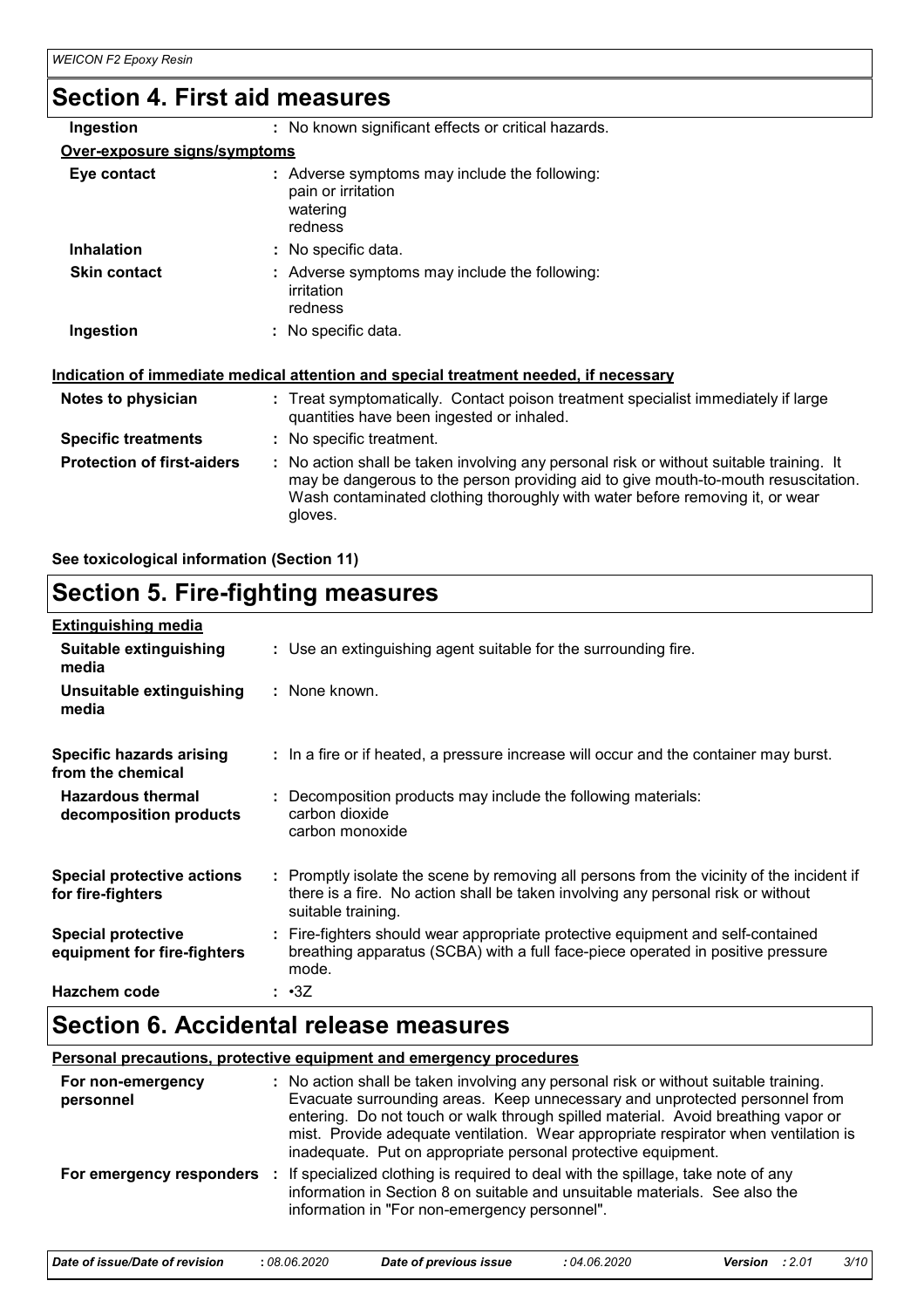### **Section 6. Accidental release measures**

| <b>Environmental precautions</b> | : Avoid dispersal of spilled material and runoff and contact with soil, waterways,<br>drains and sewers. Inform the relevant authorities if the product has caused<br>environmental pollution (sewers, waterways, soil or air). |
|----------------------------------|---------------------------------------------------------------------------------------------------------------------------------------------------------------------------------------------------------------------------------|
|                                  | Methods and materials for containment and cleaning up                                                                                                                                                                           |
| <b>Small snill</b>               | . Stop leak if without risk Move containers from spill area. Dilute with water and more                                                                                                                                         |

| <b>Small spill</b> | : Stop leak if without risk. Move containers from spill area. Dilute with water and mop |
|--------------------|-----------------------------------------------------------------------------------------|
|                    | up if water-soluble. Alternatively, or if water-insoluble, absorb with an inert dry     |
|                    | material and place in an appropriate waste disposal container. Dispose of via a         |
|                    | licensed waste disposal contractor.                                                     |

## **Section 7. Handling and storage**

| <b>Precautions for safe handling</b>                               |                                                                                                                                                                                                                                                                                                                                                                                                                                                                                                                                                                                    |
|--------------------------------------------------------------------|------------------------------------------------------------------------------------------------------------------------------------------------------------------------------------------------------------------------------------------------------------------------------------------------------------------------------------------------------------------------------------------------------------------------------------------------------------------------------------------------------------------------------------------------------------------------------------|
| <b>Protective measures</b>                                         | : Put on appropriate personal protective equipment (see Section 8). Persons with a<br>history of skin sensitization problems should not be employed in any process in<br>which this product is used. Do not get in eyes or on skin or clothing. Do not ingest.<br>Avoid breathing vapor or mist. Keep in the original container or an approved<br>alternative made from a compatible material, kept tightly closed when not in use.<br>Empty containers retain product residue and can be hazardous. Do not reuse<br>container.                                                    |
| Advice on general<br>occupational hygiene                          | : Eating, drinking and smoking should be prohibited in areas where this material is<br>handled, stored and processed. Workers should wash hands and face before<br>eating, drinking and smoking. Remove contaminated clothing and protective<br>equipment before entering eating areas. See also Section 8 for additional<br>information on hygiene measures.                                                                                                                                                                                                                      |
| Conditions for safe storage,<br>including any<br>incompatibilities | : Store in accordance with local regulations. Store in original container protected<br>from direct sunlight in a dry, cool and well-ventilated area, away from incompatible<br>materials (see Section 10) and food and drink. Keep container tightly closed and<br>sealed until ready for use. Containers that have been opened must be carefully<br>resealed and kept upright to prevent leakage. Do not store in unlabeled containers.<br>Use appropriate containment to avoid environmental contamination. See Section 10<br>for incompatible materials before handling or use. |

### **Section 8. Exposure controls and personal protection**

#### **Control parameters**

#### **Occupational exposure limits**

| Ingredient name                                 | <b>Exposure limits</b>                                      |  |  |
|-------------------------------------------------|-------------------------------------------------------------|--|--|
| $\vert$ bis-[4-(2,3-epoxipropoxi)phenyl]propane | DFG MAC-values list (Germany, 7/2019).<br>⊺Skin sensitizer. |  |  |

| Appropriate engineering<br>controls<br><b>Environmental exposure</b><br>controls | : Good general ventilation should be sufficient to control worker exposure to airborne<br>contaminants.<br>: Emissions from ventilation or work process equipment should be checked to ensure<br>they comply with the requirements of environmental protection legislation. In some<br>cases, fume scrubbers, filters or engineering modifications to the process<br>equipment will be necessary to reduce emissions to acceptable levels.                                  |
|----------------------------------------------------------------------------------|-----------------------------------------------------------------------------------------------------------------------------------------------------------------------------------------------------------------------------------------------------------------------------------------------------------------------------------------------------------------------------------------------------------------------------------------------------------------------------|
| <b>Individual protection measures</b><br><b>Hygiene measures</b>                 | : Wash hands, forearms and face thoroughly after handling chemical products, before<br>eating, smoking and using the lavatory and at the end of the working period.<br>Appropriate techniques should be used to remove potentially contaminated clothing.<br>Contaminated work clothing should not be allowed out of the workplace. Wash<br>contaminated clothing before reusing. Ensure that eyewash stations and safety<br>showers are close to the workstation location. |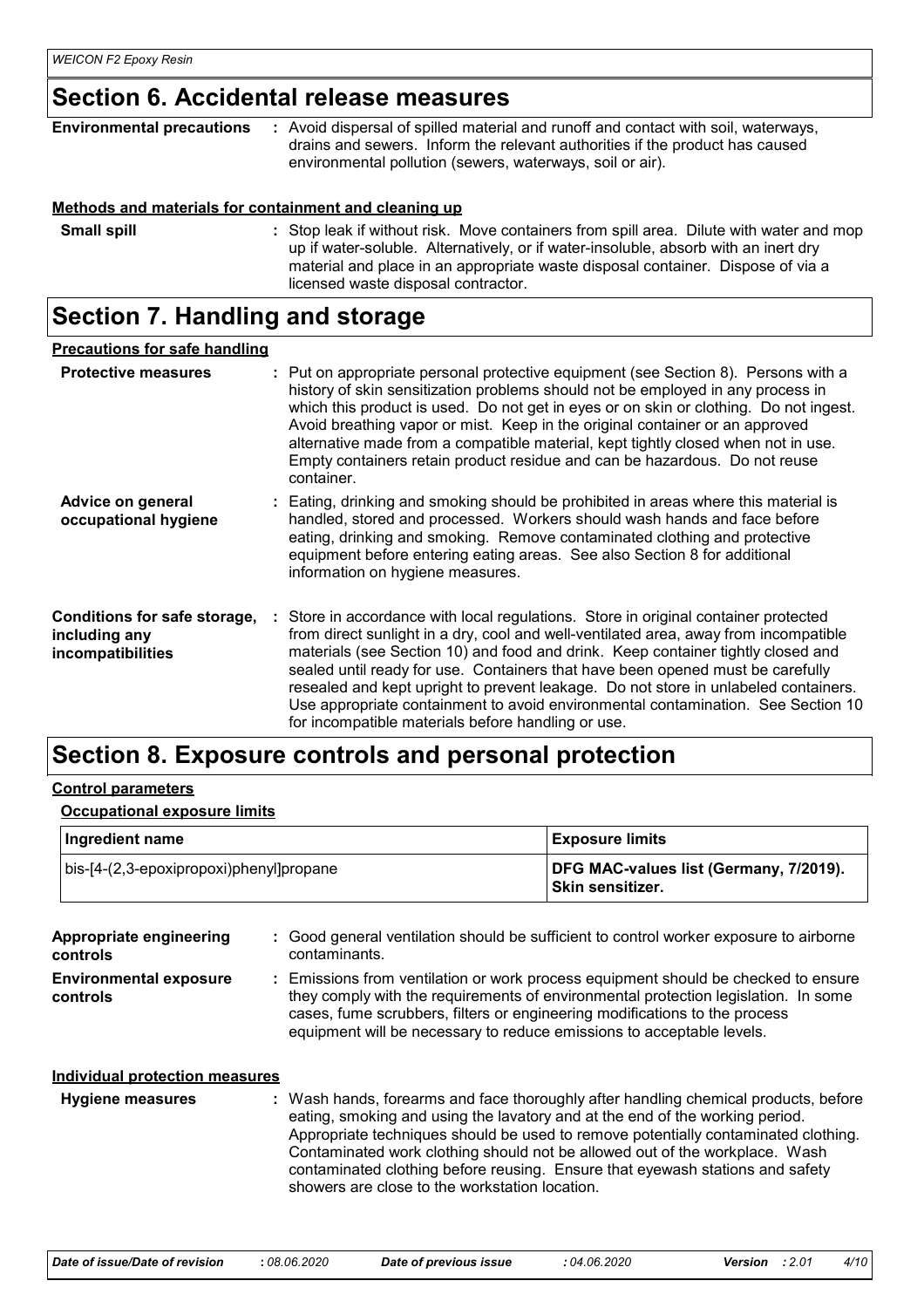## **Section 8. Exposure controls and personal protection**

| <b>Eye/face protection</b>    | Safety eyewear complying with an approved standard should be used when a risk<br>assessment indicates this is necessary to avoid exposure to liquid splashes, mists,<br>gases or dusts. If contact is possible, the following protection should be worn,<br>unless the assessment indicates a higher degree of protection: chemical splash<br>goggles.                                                                                                                                                                                                                                                           |
|-------------------------------|------------------------------------------------------------------------------------------------------------------------------------------------------------------------------------------------------------------------------------------------------------------------------------------------------------------------------------------------------------------------------------------------------------------------------------------------------------------------------------------------------------------------------------------------------------------------------------------------------------------|
| <b>Skin protection</b>        |                                                                                                                                                                                                                                                                                                                                                                                                                                                                                                                                                                                                                  |
| <b>Hand protection</b>        | : Chemical-resistant, impervious gloves complying with an approved standard should<br>be worn at all times when handling chemical products if a risk assessment indicates<br>this is necessary. Considering the parameters specified by the glove manufacturer,<br>check during use that the gloves are still retaining their protective properties. It<br>should be noted that the time to breakthrough for any glove material may be<br>different for different glove manufacturers. Recommended : 1 - 4 hours<br>(breakthrough time): nitrile rubber; 4 - 8 hours (breakthrough time): Viton®/butyl<br>rubber |
| <b>Body protection</b>        | : Personal protective equipment for the body should be selected based on the task<br>being performed and the risks involved and should be approved by a specialist<br>before handling this product.                                                                                                                                                                                                                                                                                                                                                                                                              |
| Other skin protection         | : Appropriate footwear and any additional skin protection measures should be<br>selected based on the task being performed and the risks involved and should be<br>approved by a specialist before handling this product.                                                                                                                                                                                                                                                                                                                                                                                        |
| <b>Respiratory protection</b> | Based on the hazard and potential for exposure, select a respirator that meets the<br>appropriate standard or certification. Respirators must be used according to a<br>respiratory protection program to ensure proper fitting, training, and other important<br>aspects of use. Recommended : organic vapor (Type AX) and particulate filter                                                                                                                                                                                                                                                                   |

### **Section 9. Physical and chemical properties**

| <b>Appearance</b>                                 |                                                                 |
|---------------------------------------------------|-----------------------------------------------------------------|
| <b>Physical state</b>                             | : Liquid.                                                       |
| Color                                             | : Gray.                                                         |
| Odor                                              | Bland.                                                          |
| <b>Odor threshold</b>                             | Not available.                                                  |
| рH                                                | Not available.                                                  |
| <b>Melting point</b>                              | : Not available.                                                |
| <b>Boiling point</b>                              | >200°C (>392°F)                                                 |
| <b>Flash point</b>                                | Closed cup: >200°C (>392°F) [Pensky-Martens.]                   |
| <b>Evaporation rate</b>                           | Not available.                                                  |
| Flammability (solid, gas)                         | : Not available.                                                |
| Lower and upper explosive<br>(flammable) limits   | : Not available.                                                |
| Vapor pressure                                    | : >0.00001 kPa (>0.000075006 mm Hg) [room temperature]          |
| Vapor density                                     | : Not available.                                                |
| <b>Relative density</b>                           | : Not available.                                                |
| <b>Density</b>                                    | : 2.1 g/cm <sup>3</sup> [25°C]                                  |
| <b>Solubility</b>                                 | Insoluble in the following materials: cold water and hot water. |
| Solubility in water                               | : Not available.                                                |
| <b>Partition coefficient: n-</b><br>octanol/water | : Not available.                                                |
| <b>Auto-ignition temperature</b>                  | : Not applicable.                                               |
| <b>Decomposition temperature</b>                  | : Not available.                                                |
| <b>Viscosity</b>                                  | : Not available.                                                |
| Flow time (ISO 2431)                              | : Not available.                                                |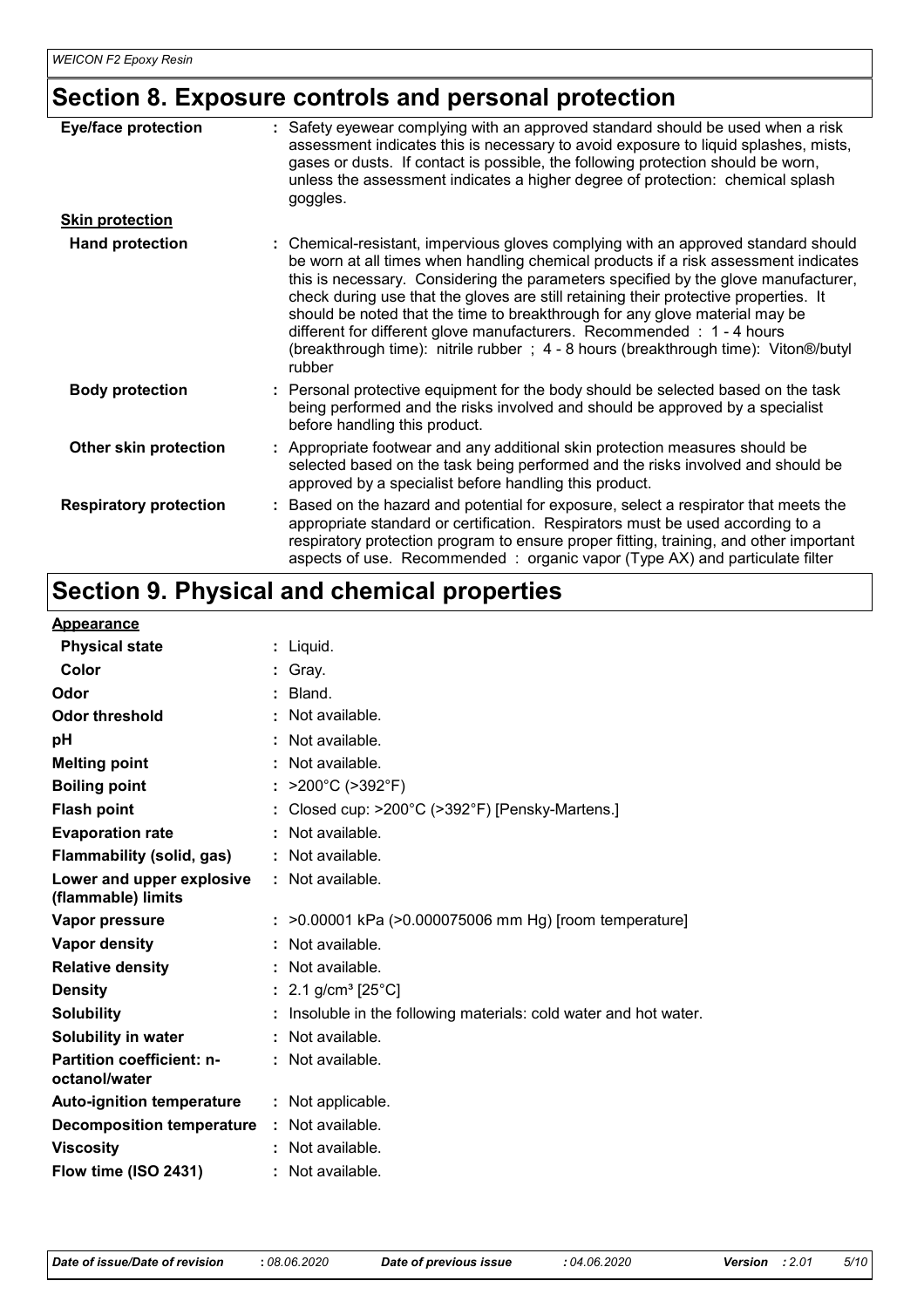### **Section 10. Stability and reactivity**

| <b>Hazardous decomposition</b><br>products   | : Under normal conditions of storage and use, hazardous decomposition products<br>should not be produced. |
|----------------------------------------------|-----------------------------------------------------------------------------------------------------------|
| Incompatible materials                       | : No specific data.                                                                                       |
| <b>Conditions to avoid</b>                   | : No specific data.                                                                                       |
| <b>Possibility of hazardous</b><br>reactions | : Under normal conditions of storage and use, hazardous reactions will not occur.                         |
| <b>Chemical stability</b>                    | : The product is stable.                                                                                  |
| <b>Reactivity</b>                            | : No specific test data related to reactivity available for this product or its ingredients.              |

### **Section 11. Toxicological information**

#### **Information on toxicological effects**

#### **Acute toxicity**

| <b>Product/ingredient name</b>              | Result      | <b>Species</b> | <b>Dose</b> | <b>Exposure</b> |
|---------------------------------------------|-------------|----------------|-------------|-----------------|
| bis-[4-(2,3-epoxipropoxi)<br>phenyl]propane | LD50 Dermal | Rabbit         | $20$ g/kg   |                 |

#### **Acute toxicity estimates**

Not available.

#### **Irritation/Corrosion**

| <b>Product/ingredient name</b>    | l Result                 | Species | <b>Score</b> | <b>Exposure</b> | <b>Observation</b> |
|-----------------------------------|--------------------------|---------|--------------|-----------------|--------------------|
| $\vert$ bis-[4-(2,3-epoxipropoxi) | ' Eyes - Severe irritant | Rabbit  |              | 24 hours 2      |                    |
| phenyl]propane                    | Skin - Mild irritant     | Rabbit  |              | mq<br>500 mg    |                    |

### **Sensitization**

Not available.

#### **Mutagenicity**

Not available.

#### **Carcinogenicity**

Not available.

#### **Reproductive toxicity**

Not available.

**Teratogenicity**

Not available.

#### **Specific target organ toxicity (single exposure)**

Not available.

#### **Specific target organ toxicity (repeated exposure)**

Not available.

#### **Aspiration hazard**

| Name                      | Result                       |
|---------------------------|------------------------------|
| bis(isopropyl)naphthalene | ASPIRATION HAZARD - Category |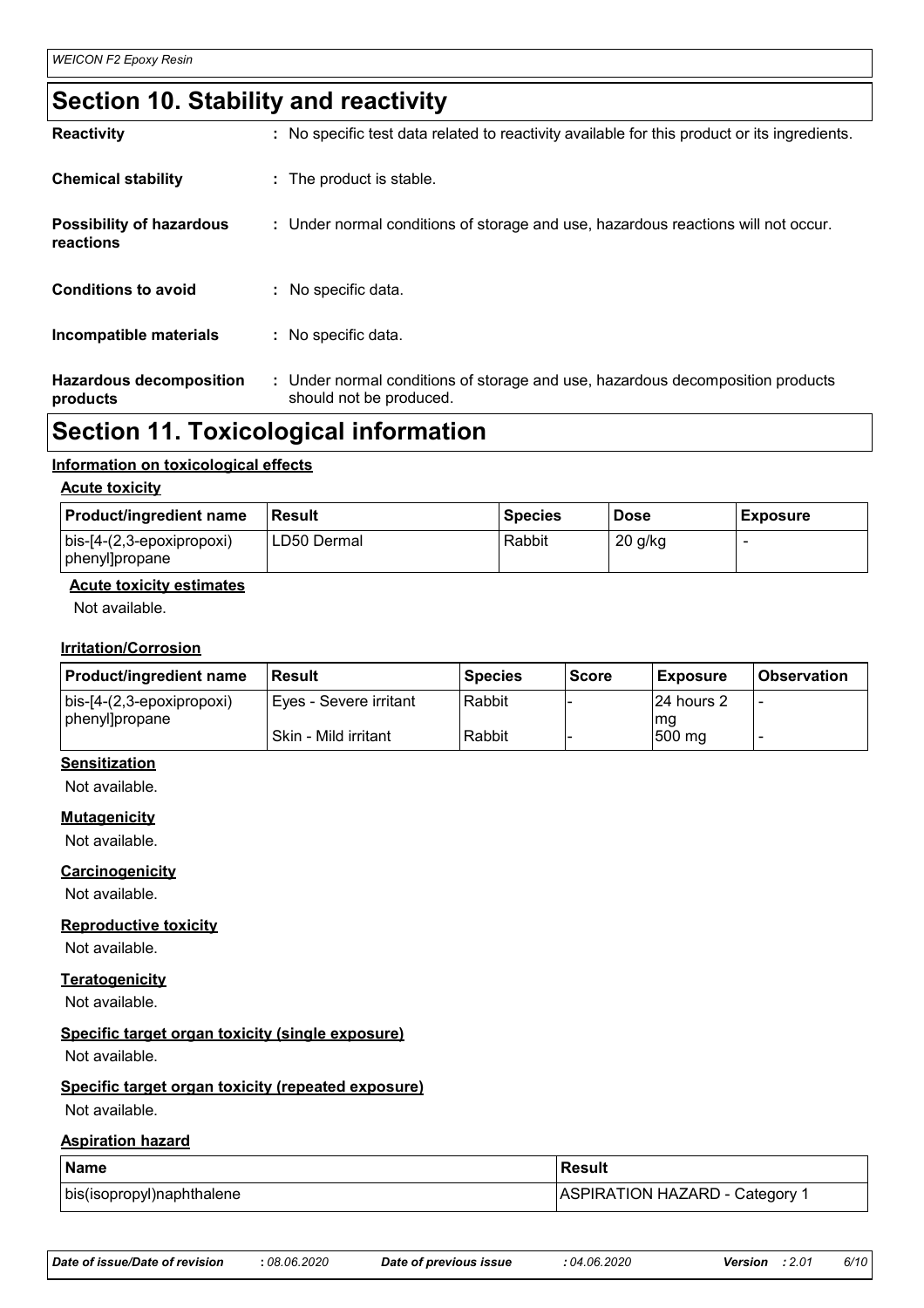### **Section 11. Toxicological information**

| Information on the likely<br>routes of exposure | : Not available.                                                                                         |
|-------------------------------------------------|----------------------------------------------------------------------------------------------------------|
| <b>Potential acute health effects</b>           |                                                                                                          |
| Eye contact                                     | : Causes serious eye irritation.                                                                         |
| <b>Inhalation</b>                               | : No known significant effects or critical hazards.                                                      |
| <b>Skin contact</b>                             | : Causes skin irritation. May cause an allergic skin reaction.                                           |
| Ingestion                                       | : No known significant effects or critical hazards.                                                      |
|                                                 | Symptoms related to the physical, chemical and toxicological characteristics                             |
| Eye contact                                     | : Adverse symptoms may include the following:<br>pain or irritation<br>watering<br>redness               |
| <b>Inhalation</b>                               | : No specific data.                                                                                      |
| <b>Skin contact</b>                             | : Adverse symptoms may include the following:<br>irritation<br>redness                                   |
| Ingestion                                       | : No specific data.                                                                                      |
|                                                 | Delayed and immediate effects and also chronic effects from short and long term exposure                 |
| <b>Short term exposure</b>                      |                                                                                                          |
| <b>Potential immediate</b><br>effects           | : Not available.                                                                                         |
| <b>Potential delayed effects</b>                | : Not available.                                                                                         |
| Long term exposure                              |                                                                                                          |
| <b>Potential immediate</b><br>effects           | : Not available.                                                                                         |
| <b>Potential delayed effects</b>                | : Not available.                                                                                         |
| <b>Potential chronic health effects</b>         |                                                                                                          |
| Not available.                                  |                                                                                                          |
| General                                         | : Once sensitized, a severe allergic reaction may occur when subsequently exposed<br>to very low levels. |
| Carcinogenicity                                 | No known significant effects or critical hazards.                                                        |
| <b>Mutagenicity</b>                             | No known significant effects or critical hazards.                                                        |
| <b>Teratogenicity</b>                           | No known significant effects or critical hazards.                                                        |
| <b>Developmental effects</b>                    | No known significant effects or critical hazards.                                                        |
| <b>Fertility effects</b>                        | No known significant effects or critical hazards.                                                        |

#### **Numerical measures of toxicity**

#### **Acute toxicity estimates**

| Product/ingredient name                 | Oral (mg/<br>kg) | <b>Dermal</b><br>$\langle$ (mg/kg) | <b>Inhalation</b><br>(gases)<br>(ppm) | <b>Inhalation</b><br>(vapors)<br>(mg/l) | <b>Inhalation</b><br>(dusts<br>and mists)<br>(mg/l) |
|-----------------------------------------|------------------|------------------------------------|---------------------------------------|-----------------------------------------|-----------------------------------------------------|
| bis-[4-(2,3-epoxipropoxi)phenyl]propane | N/A              | 20000                              | N/A                                   | N/A                                     | N/A                                                 |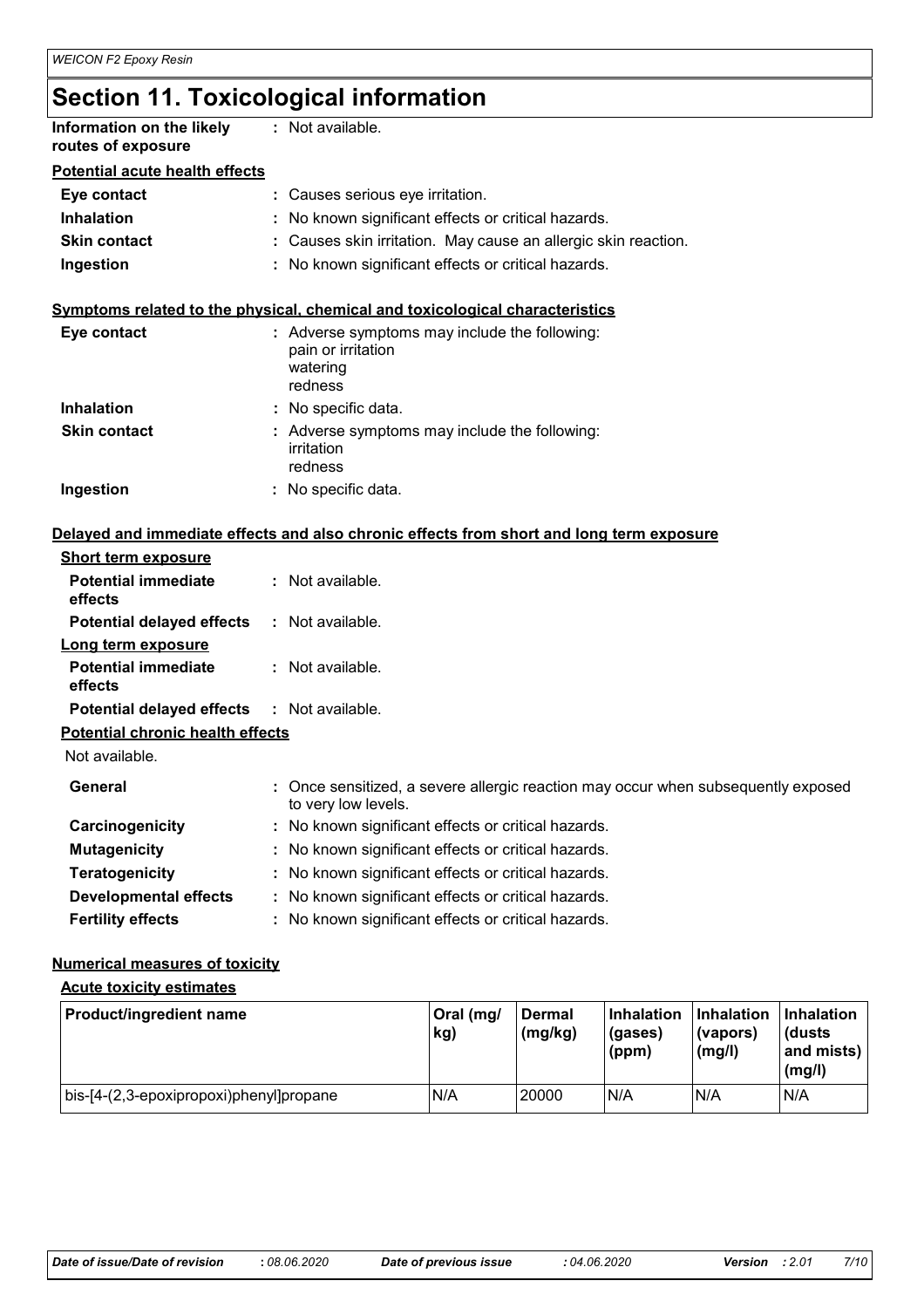### **Section 12. Ecological information**

#### **Toxicity**

Not available.

#### **Persistence and degradability**

Not available.

#### **Bioaccumulative potential**

| <b>Product/ingredient name</b> | ∣LoqP <sub>ow</sub> | <b>BCF</b>   | <b>Potential</b> |
|--------------------------------|---------------------|--------------|------------------|
| bis(isopropyl)naphthalene      | 6.081               | 1800 to 6400 | high             |

#### **Mobility in soil**

| Soil/water partition   | : Not available. |
|------------------------|------------------|
| coefficient $(K_{oc})$ |                  |

**Other adverse effects** : No known significant effects or critical hazards.

### **Section 13. Disposal considerations**

| <b>Disposal methods</b> | : The generation of waste should be avoided or minimized wherever possible.<br>Disposal of this product, solutions and any by-products should at all times comply<br>with the requirements of environmental protection and waste disposal legislation<br>and any regional local authority requirements. Dispose of surplus and non-<br>recyclable products via a licensed waste disposal contractor. Waste should not be<br>disposed of untreated to the sewer unless fully compliant with the requirements of<br>all authorities with jurisdiction. Waste packaging should be recycled. Incineration or<br>landfill should only be considered when recycling is not feasible. This material and<br>its container must be disposed of in a safe way. Care should be taken when<br>handling emptied containers that have not been cleaned or rinsed out. Empty<br>containers or liners may retain some product residues. Avoid dispersal of spilled |
|-------------------------|----------------------------------------------------------------------------------------------------------------------------------------------------------------------------------------------------------------------------------------------------------------------------------------------------------------------------------------------------------------------------------------------------------------------------------------------------------------------------------------------------------------------------------------------------------------------------------------------------------------------------------------------------------------------------------------------------------------------------------------------------------------------------------------------------------------------------------------------------------------------------------------------------------------------------------------------------|
|                         | material and runoff and contact with soil, waterways, drains and sewers.                                                                                                                                                                                                                                                                                                                                                                                                                                                                                                                                                                                                                                                                                                                                                                                                                                                                           |

### **Section 14. Transport information**

|                                      | <b>ADG</b>                                                                                                                                                        | <b>ADR/RID</b>                                                                                                                                           | <b>IMDG</b>                                                                                                                                                     | <b>IATA</b>                                                                                                                                    |
|--------------------------------------|-------------------------------------------------------------------------------------------------------------------------------------------------------------------|----------------------------------------------------------------------------------------------------------------------------------------------------------|-----------------------------------------------------------------------------------------------------------------------------------------------------------------|------------------------------------------------------------------------------------------------------------------------------------------------|
| <b>UN number</b>                     | <b>UN3082</b>                                                                                                                                                     | <b>UN3082</b>                                                                                                                                            | <b>UN3082</b>                                                                                                                                                   | <b>UN3082</b>                                                                                                                                  |
| <b>UN proper</b><br>shipping name    | <b>ENVIRONMENTALLY</b><br><b>HAZARDOUS</b><br>SUBSTANCE,<br>LIQUID, N.O.S. (bis-<br>$[4-(2,3-epoxipropoxi)$<br>phenyl]propane, bis<br>(isopropyl)<br>naphthalene) | ENVIRONMENTALLY<br><b>HAZARDOUS</b><br>SUBSTANCE,<br>LIQUID, N.O.S. (bis-<br>[4-(2,3-epoxipropoxi)<br>phenyl]propane, bis<br>(isopropyl)<br>naphthalene) | <b>ENVIRONMENTALLY</b><br><b>HAZARDOUS</b><br>SUBSTANCE,<br>LIQUID, N.O.S. (bis-<br>[4-(2,3-epoxipropoxi)<br>phenyl]propane, bis<br>(isopropyl)<br>naphthalene) | Environmentally<br>hazardous substance,<br>liquid, n.o.s. (bis-[4-<br>(2,3-epoxipropoxi)<br>phenyl]propane, bis<br>(isopropyl)<br>naphthalene) |
| <b>Transport hazard</b><br>class(es) | 9<br>$\bigstar$                                                                                                                                                   | 9<br>$\bigstar$                                                                                                                                          | 9<br>$\bigstar$                                                                                                                                                 | 9<br>¥⊿                                                                                                                                        |
| Packing group                        | $\mathbf{III}$                                                                                                                                                    | III                                                                                                                                                      | $\mathbf{III}$                                                                                                                                                  | III                                                                                                                                            |
| Environmental<br>hazards             | Yes.                                                                                                                                                              | Yes.                                                                                                                                                     | Yes.                                                                                                                                                            | Yes.                                                                                                                                           |

#### **Additional information**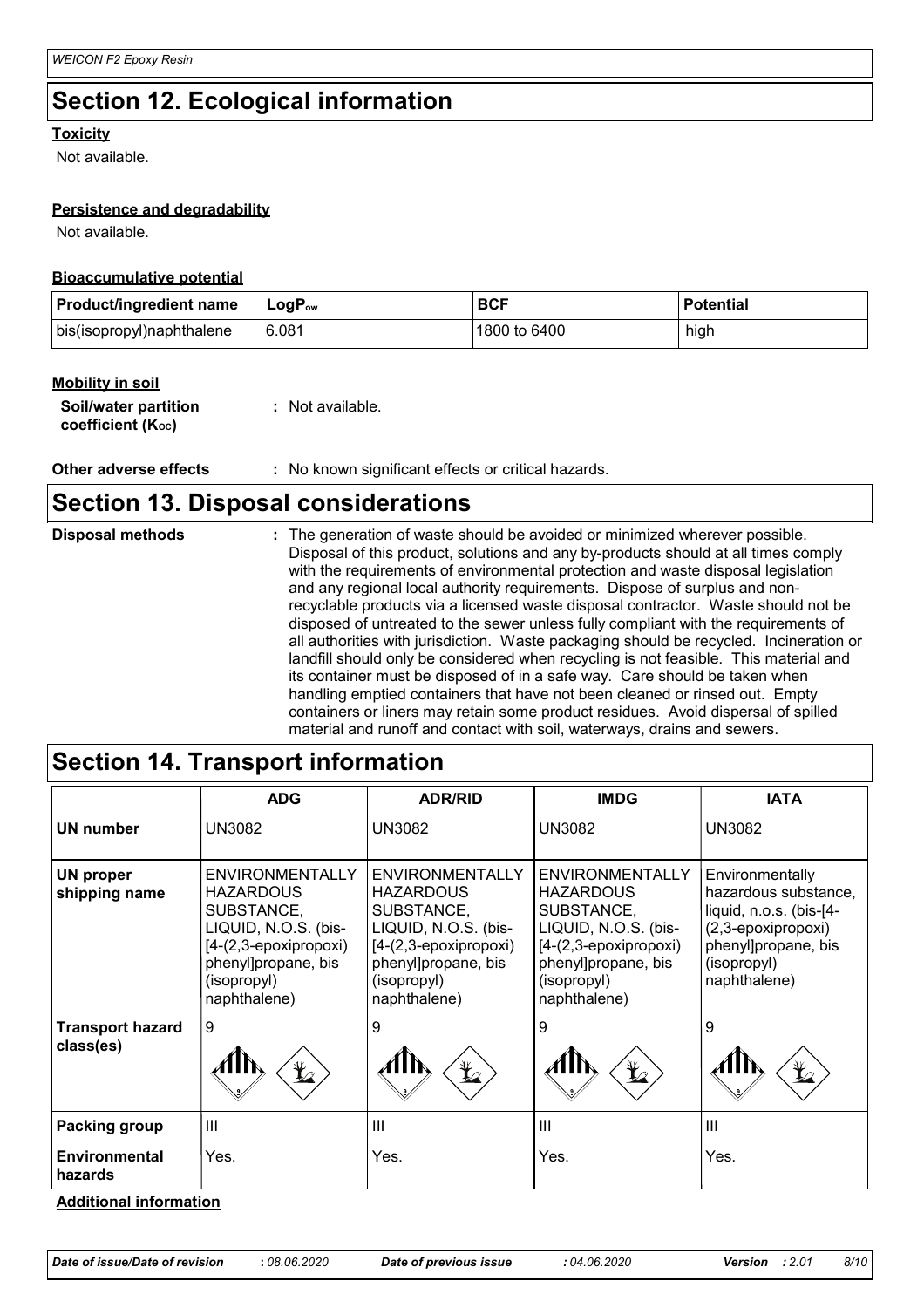### **Section 14. Transport information**

| <b>ADG</b>                                                         | : The product is not regulated as a dangerous good when transported by road or rail<br>in either an IBC, or in other container types if ≤500 kg. This product is not regulated<br>as a dangerous good when transported in sizes of ≤5 L or ≤5 kg, provided the<br>packagings meet the general provisions of 4.1.1.1, 4.1.1.2 and 4.1.1.4 to 4.1.1.8.<br>Hazchem code .3Z<br><b>Special provisions</b> 274, 331, 335, 375, AU01                                                                  |
|--------------------------------------------------------------------|-------------------------------------------------------------------------------------------------------------------------------------------------------------------------------------------------------------------------------------------------------------------------------------------------------------------------------------------------------------------------------------------------------------------------------------------------------------------------------------------------|
| <b>ADR/RID</b>                                                     | This product is not regulated as a dangerous good when transported in sizes of $\leq 5$ L<br>or $\leq$ 5 kg, provided the packagings meet the general provisions of 4.1.1.1, 4.1.1.2<br>and 4.1.1.4 to 4.1.1.8.<br>Hazard identification number 90<br><b>Limited quantity 5 L</b><br>Special provisions 274, 335, 601, 375                                                                                                                                                                      |
| <b>IMDG</b>                                                        | This product is not regulated as a dangerous good when transported in sizes of $\leq 5$ L<br>or $\leq$ 5 kg, provided the packagings meet the general provisions of 4.1.1.1, 4.1.1.2<br>and 4.1.1.4 to 4.1.1.8.<br><b>Emergency schedules F-A, S-F</b><br>Special provisions 274, 335, 969                                                                                                                                                                                                      |
| <b>IATA</b>                                                        | : This product is not regulated as a dangerous good when transported in sizes of $\leq 5$ L<br>or $\leq$ 5 kg, provided the packagings meet the general provisions of 5.0.2.4.1,<br>5.0.2.6.1.1 and 5.0.2.8.<br><b>Quantity limitation</b> Passenger and Cargo Aircraft: 450 L. Packaging instructions:<br>964. Cargo Aircraft Only: 450 L. Packaging instructions: 964. Limited Quantities -<br>Passenger Aircraft: 30 kg. Packaging instructions: Y964.<br>Special provisions A97, A158, A197 |
|                                                                    | Special precautions for user : Transport within user's premises: always transport in closed containers that are<br>upright and secure. Ensure that persons transporting the product know what to do in<br>the event of an accident or spillage.                                                                                                                                                                                                                                                 |
| Transport in bulk according : Not available.<br>to IMO instruments |                                                                                                                                                                                                                                                                                                                                                                                                                                                                                                 |

### **Section 15. Regulatory information**

| Standard for the Uniform Scheduling of Medicines and Poisons |  |
|--------------------------------------------------------------|--|
|                                                              |  |

Not regulated.

**Model Work Health and Safety Regulations - Scheduled Substances**

No listed substance

#### **International regulations**

**Chemical Weapon Convention List Schedules I, II & III Chemicals**

Not listed.

#### **Montreal Protocol**

Not listed.

**Stockholm Convention on Persistent Organic Pollutants** Not listed.

### **Rotterdam Convention on Prior Informed Consent (PIC)**

Not listed.

#### **UNECE Aarhus Protocol on POPs and Heavy Metals**

Not listed.

#### **Inventory list**

| <b>Australia</b> | : All components are listed or exempted. |
|------------------|------------------------------------------|
| Canada           | : All components are listed or exempted. |
| China            | : All components are listed or exempted. |